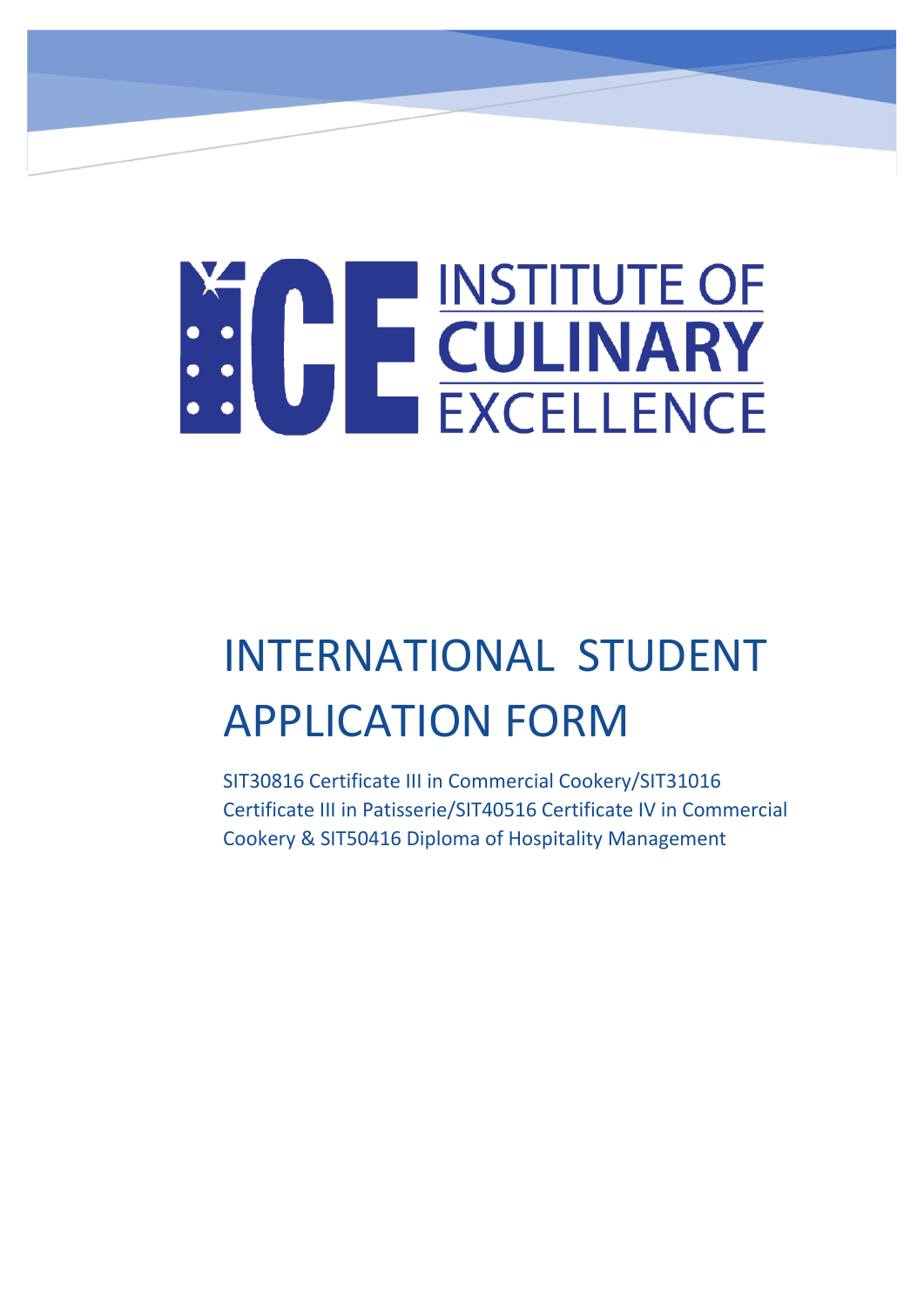## **APPLICATION FORM**

**SIT30816 Certificate III Commercial Cookery/SIT31016 Certificate III Patisserie/SIT40516 Certificate IV in Commercial Cookery/SIT50416 Diploma of Hospitality Management**



| <b>PERSONAL DETAILS</b>              |                                                        |  |              |  |                  |  |
|--------------------------------------|--------------------------------------------------------|--|--------------|--|------------------|--|
| <b>Surname</b>                       |                                                        |  |              |  |                  |  |
| <b>First Name</b>                    |                                                        |  |              |  |                  |  |
| Date of Birth                        |                                                        |  |              |  |                  |  |
| Gender                               | Female<br>Male<br>❏<br>$\Box$<br>$\Box$ Prefer not say |  |              |  |                  |  |
| <b>Residential Address</b>           |                                                        |  |              |  |                  |  |
|                                      |                                                        |  |              |  |                  |  |
| Suburb / Town / City                 |                                                        |  | <b>State</b> |  | <b>Post Code</b> |  |
| <b>Postal Address (if different)</b> |                                                        |  |              |  |                  |  |
| Suburb / Town / City                 |                                                        |  | <b>State</b> |  | <b>Post Code</b> |  |
| <b>Phone / Mobile Number</b>         |                                                        |  |              |  |                  |  |
| <b>Personal Email</b>                |                                                        |  |              |  |                  |  |
| <b>Country of Birth</b>              |                                                        |  |              |  |                  |  |
|                                      |                                                        |  |              |  |                  |  |
| Course                               |                                                        |  |              |  |                  |  |

| <b>EMPLOYMENT STATUS</b>                                          |                                                                                                                                                             |
|-------------------------------------------------------------------|-------------------------------------------------------------------------------------------------------------------------------------------------------------|
| Which option best describes<br>your current employment<br>status? | $\Box$ Fulltime (FT) $\Box$ Part-time (PT) $\Box$ Casual $\Box$ School<br>student<br>$\Box$ Unemployed seeking FT work $\Box$ Unemployed seeking PT<br>work |
| Describe your current job                                         |                                                                                                                                                             |

| Please explain why you would like to study cookery/hospitality with The Institute of Culinary<br><b>Excellence</b> |   |                                     |  |
|--------------------------------------------------------------------------------------------------------------------|---|-------------------------------------|--|
|                                                                                                                    |   |                                     |  |
|                                                                                                                    |   |                                     |  |
|                                                                                                                    |   |                                     |  |
|                                                                                                                    |   |                                     |  |
|                                                                                                                    |   |                                     |  |
| <b>REASON FOR ENROLLING WITH THE INSTITUTE OF CULINARY EXCELLENCE</b>                                              |   |                                     |  |
|                                                                                                                    |   |                                     |  |
| It was a requirement of my job                                                                                     | ⊔ | To get a job                        |  |
| To develop my existing business                                                                                    |   | I wanted extra skills for my job    |  |
| To start my own business                                                                                           |   | To get into another course of study |  |
| To try for a different career                                                                                      |   | To get a better job or promotion    |  |
| For personal interest or self-development                                                                          |   | Other reasons                       |  |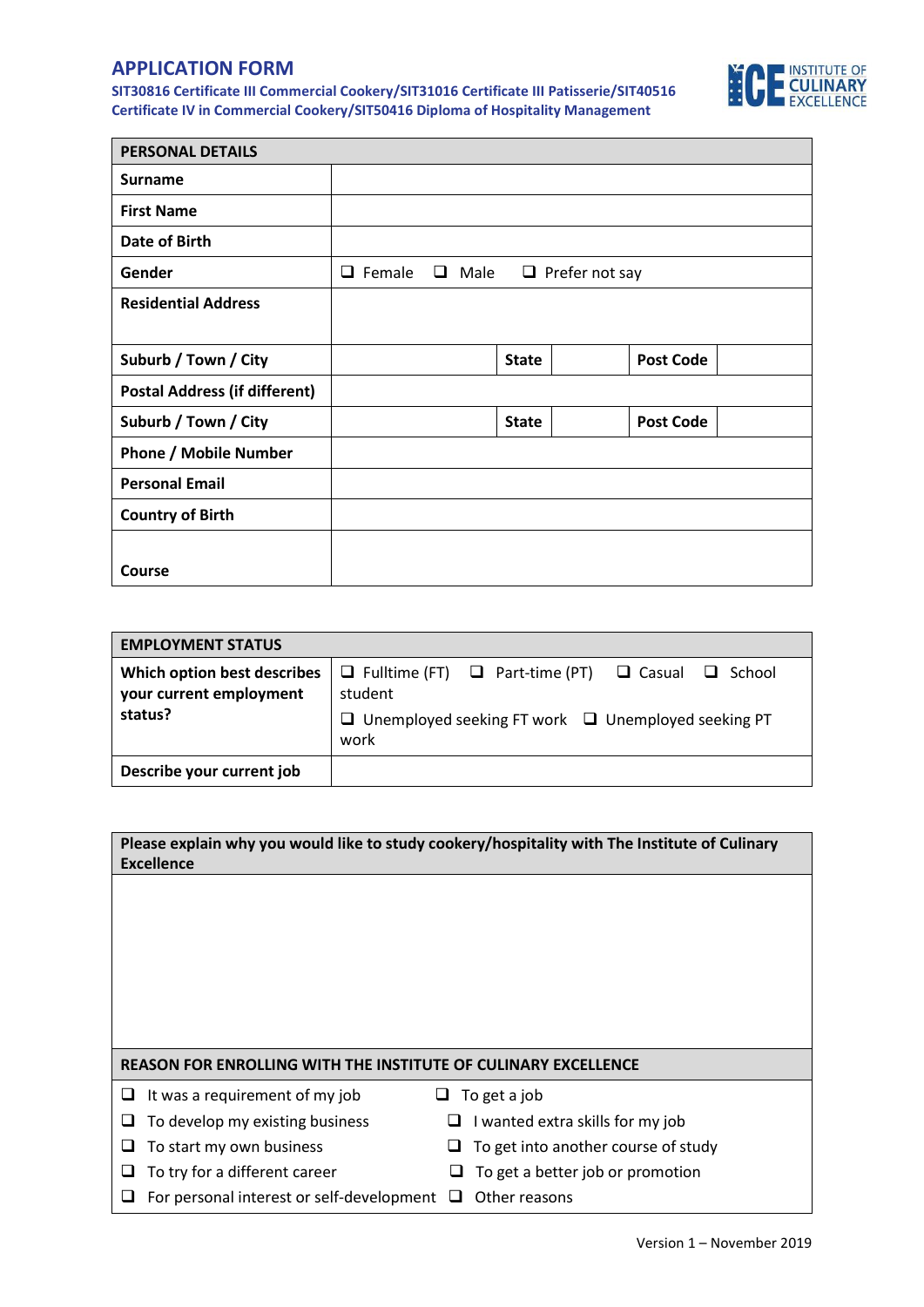## **APPLICATION FORM**

**SIT30816 Certificate III Commercial Cookery/SIT31016 Certificate III Patisserie/SIT40516 Certificate IV in Commercial Cookery/SIT50416 Diploma of Hospitality Management**



| <b>SCHOOLING &amp; EDUCATION</b>                            |                                             |                     |                                                                     |
|-------------------------------------------------------------|---------------------------------------------|---------------------|---------------------------------------------------------------------|
| Are you still attending<br>secondary school?                | $\Box$ Yes<br>$\Box$ No                     |                     | If Yes, please provide the name of the school                       |
| What is your highest<br>completed school level              |                                             |                     | $\Box$ Year 12 $\Box$ Year 11 $\Box$ Year 10 $\Box$ Year 9 or lower |
| In which year did you<br>complete that school level?        |                                             |                     |                                                                     |
| Have you successfully                                       | Bachelor's degree or Higher<br>u<br>Diploma |                     | Advanced<br>ப                                                       |
| completed any of the<br>following qualifications?           | Diploma<br>⊔                                |                     | Certificate IV<br>l 1                                               |
|                                                             | Certificate III<br>ப                        | Certificate II<br>ப | Certificate I<br>⊔.                                                 |
| If yes, did you obtain the<br>qualification/s in Australia? | $\Box$ Yes<br>No.                           |                     |                                                                     |

| <b>CITIZENSHIP &amp; LANGUAGE</b>                                    |                                                                   |
|----------------------------------------------------------------------|-------------------------------------------------------------------|
| Were you born in Australia?                                          | $\Box$ Yes<br>$\Box$ No                                           |
| If no, please list the country.                                      |                                                                   |
| Are you an Australian<br>citizen?                                    | Yes<br>ப<br>No                                                    |
| If no, what is your residence<br>status? Include any VISA<br>details |                                                                   |
| What language do you<br>mainly speak at home?                        | English<br>Other:<br>⊔<br>ப                                       |
| How well do you speak<br>English?                                    | Well<br>$\Box$ Not well<br>Not at all<br>Very well<br>⊔<br>⊔<br>⊔ |
| Please indicate your IELTS<br>Test Score (must be above 5)           |                                                                   |
| <b>Passport Number</b>                                               |                                                                   |

| <b>MEDICAL CONDITIONS &amp; DISABILITY</b>                                 |                                                                                                        |  |  |
|----------------------------------------------------------------------------|--------------------------------------------------------------------------------------------------------|--|--|
| Do you have any of the<br>following disabilities or<br>medical conditions? | $\Box$ Learning / Intellectual $\Box$ Hearing / Deaf $\Box$ Vision $\Box$<br>Physical<br>$\Box$ Other: |  |  |
|                                                                            | $\Box$ Epilepsy $\Box$ Mental illness $\Box$ Asthma $\Box$ Allergies $\Box$<br><b>Diabetes</b>         |  |  |